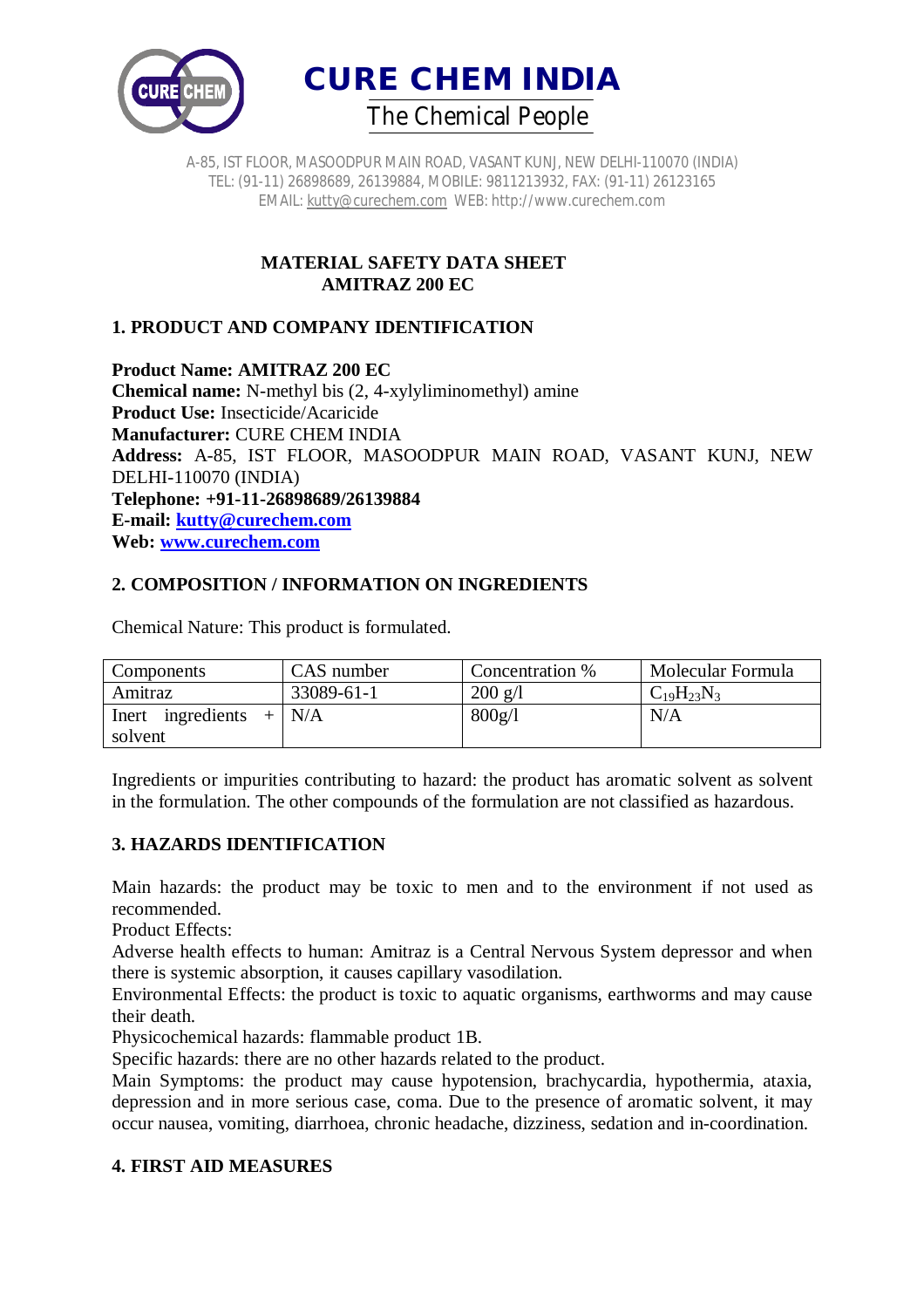

**CURE CHEM INDIA**  *The Chemical People*

A-85, IST FLOOR, MASOODPUR MAIN ROAD, VASANT KUNJ, NEW DELHI-110070 (INDIA) TEL: (91-11) 26898689, 26139884, MOBILE: 9811213932, FAX: (91-11) 26123165 EMAIL: kutty@curechem.com WEB: http://www.curechem.com

First Aid Measures: remove to fresh air. Remove all contaminated clothing and wash the affected parts of the body thoroughly with plenty of water during 30 minutes. If victim is unconscious and not breathing, apply artificial respiration or oxygenation. The victim must be taken to the nearest medical care center, along with this material safety data sheet.

Inhalation: remove to fresh air. If the victim stops breathing, apply artificial respiration. If breathing is difficulty, immediately call a physician.

Skin contact: immediately wash with water during 30 minutes after removing contaminated clothing. In case of effects/symptoms, call a physician. Wash the contaminated clothing prior to reuse them and dispose contaminated shoes.

Eye contact: immediately rinse with plenty of running water for at least 30 minutes. Call a physician.

Ingestion: do not induce vomiting, but do not stop if it happens spontaneously. Call a physician immediately. **WARNING**: never give anything by mouth to an unconscious person.

Actions to be avoided: do not apply mouth to mouth respiration if the patient has swollen the product. Give artificial respiration.

Protection for the first aid givers: avoid skin or inhalation contact with the product during the process.

Notes for the physician: no specific antidote is available. If large amounts were swallowed, gastric emptying procedures as gastric lavage may be performed, taking great care to avoid pulmonary aspiration due to the risk of chemical pneumonitis. Activated charcoal and saline laxatives may be administered due to probable active ingredients adsorption to activated charcoal.

Symptomatic treatment must include, specially, support measures as the correction of hydro electrolytic and metabolic disorders, as well as respiratory aid. The management of hepatic and renal functions must be kept. If in eye, rinse them with physiological saline followed by occlusion and lead to ophthalmic evaluation.

## **5. FIRE FIGHTING MEASURES**

Extinguishing media: foam, CO2, dry chemical and, in last case, water.

Special Procedures: wear appropriate PPE (personal protective equipment) to avoid direct contact with the product. PVC overall, rubber gloves and rubber boots are recommended. Wear self-contained breathing apparatus.

## **6. ACCIDENTAL RELEASE MEASURES**

Personal precautions: wear waterproof overalls, safety goggles, rubber boots and nitril rubber, latex or PVC gloves. Respiratory protection must be used depending on the concentrations in the environment or on the extension of the spill/release. In this case, choose self-contained breathing apparatus.

Removal of ignition sources: stop electric energy and turn off the sources that may produce sparks. Remove all the material that may start a fire (for example: spilled diesel oil).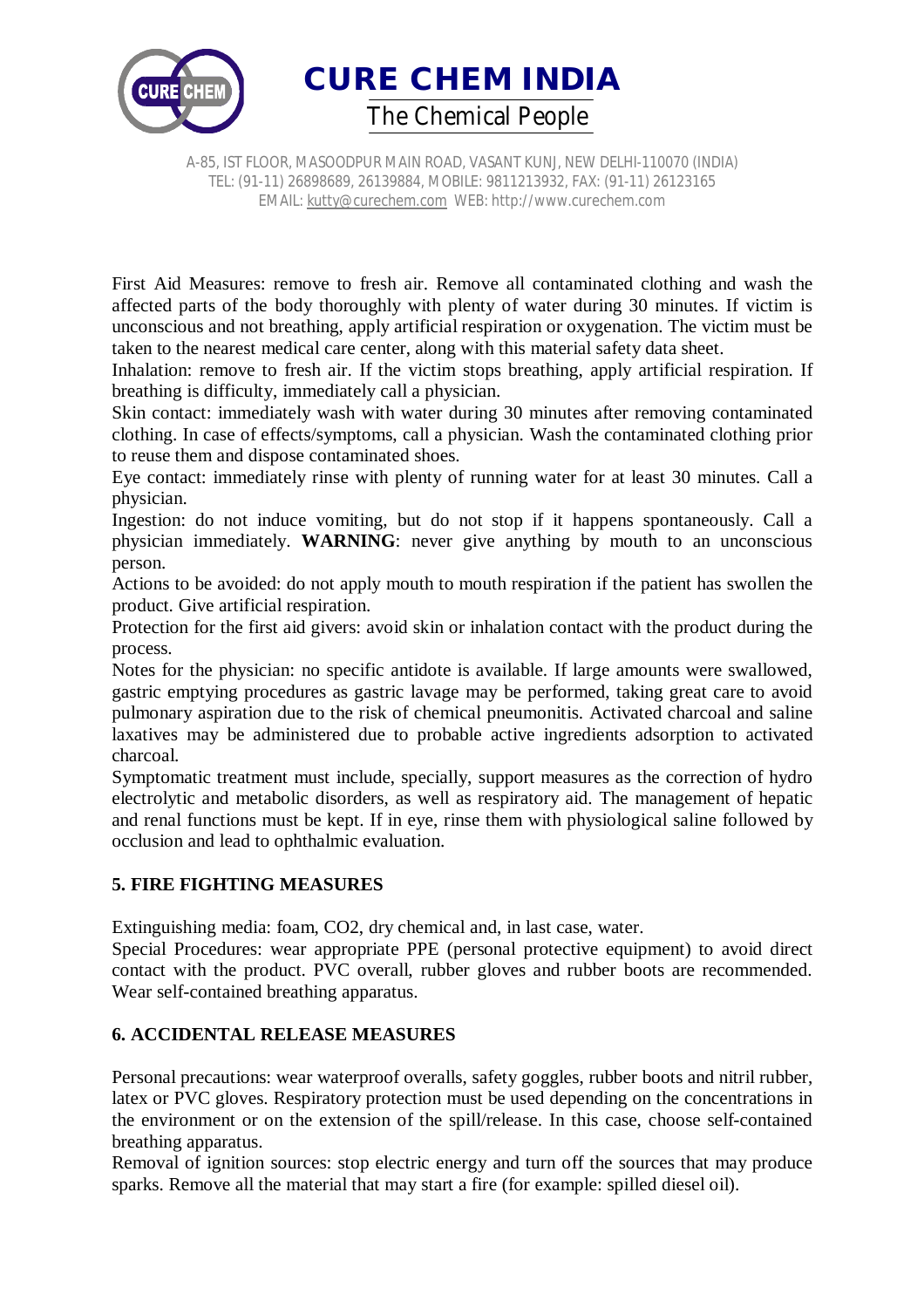

**CURE CHEM INDIA**  *The Chemical People*

A-85, IST FLOOR, MASOODPUR MAIN ROAD, VASANT KUNJ, NEW DELHI-110070 (INDIA) TEL: (91-11) 26898689, 26139884, MOBILE: 9811213932, FAX: (91-11) 26123165 EMAIL: kutty@curechem.com WEB: http://www.curechem.com

Dust control: not applicable as it is a liquid.

Inhalation, skin, mucous membrane and eyes contact prevention: wear the garments and accessories described above.

Environmental precautions: avoid contamination of surface waters sealing the entrance of the rain water galleries (culverts). Do not allow the residues of released product reach water collections, building dikes with earth, sand or any other absorbing material.

Cleaning methods: stop and collect the spill with non-combustible absorbing materials (e.g. sand, earth, vermiculite, diatoms earth). Put the residues into a recipient for disposal according to the local regulations. Clean, preferably with a detergent; avoid using solvents.

Secondary hazards prevention: do not allow the product contaminates creeks, lakes, water fountains, wells, sewers, pluvial sewers and effluents.

## **7. HANDLING AND STORAGE**

**Handling:** Technical measures: wear PPE as described on item 8. Keep people, and specially children and domestic animals away from the place of work. Do not have direct contact with the product.

Avoid leaks or contamination of the application equipment, during its supply.

Workers exposure prevention: wear PPE as described on item 8. Do not eat, drink or smoke during product handling. When opening a packaging, do it in a way to avoid leaks.

Do not use damaged and/or defective personal protective and application equipment. Do not unstop nozzles, holes, tubulations or valves of application equipment with the mouth.

Do not manipulate and/or carry damaged packaging.

**Safe handling precautions:** wear PPE as described on item 8. Do not apply the product in the hottest hours of day, against or in the presence of strong winds, in a way to avoid its drift.

Guidance to a safe handling: wear PPE as described on item 8. Handle the product with appropriate local exhaustion or in a well ventilated area. If handled in open environments, do it in the same direction as of wind. Apply only the manufacturer's recommended dose. In case of intoxication symptoms, immediately stop the work and proceed as described on item 4 of this sheet.

#### **Storage:**

Appropriate technical measures: keep the product in its original recipient. Keep eventual residues of the product in its original packaging, appropriately closed.

#### **Storage conditions**

Appropriate: keep the recipient appropriately closed, at room temperature and protected from light. Keep it in a duly identified, exclusive place for toxic products.

Lock the place to avoid the access of unauthorized persons and children.

Avoid: humid places and places with sources of heat.

Incompatible products and materials: do not store with food, beverages, including those intended for animal use.

Safe materials for packaging: Recommended: product already packed in an appropriate packaging see section 16.

# **8. EXPOSURE CONTROLS AND PERSONAL PROTECTION**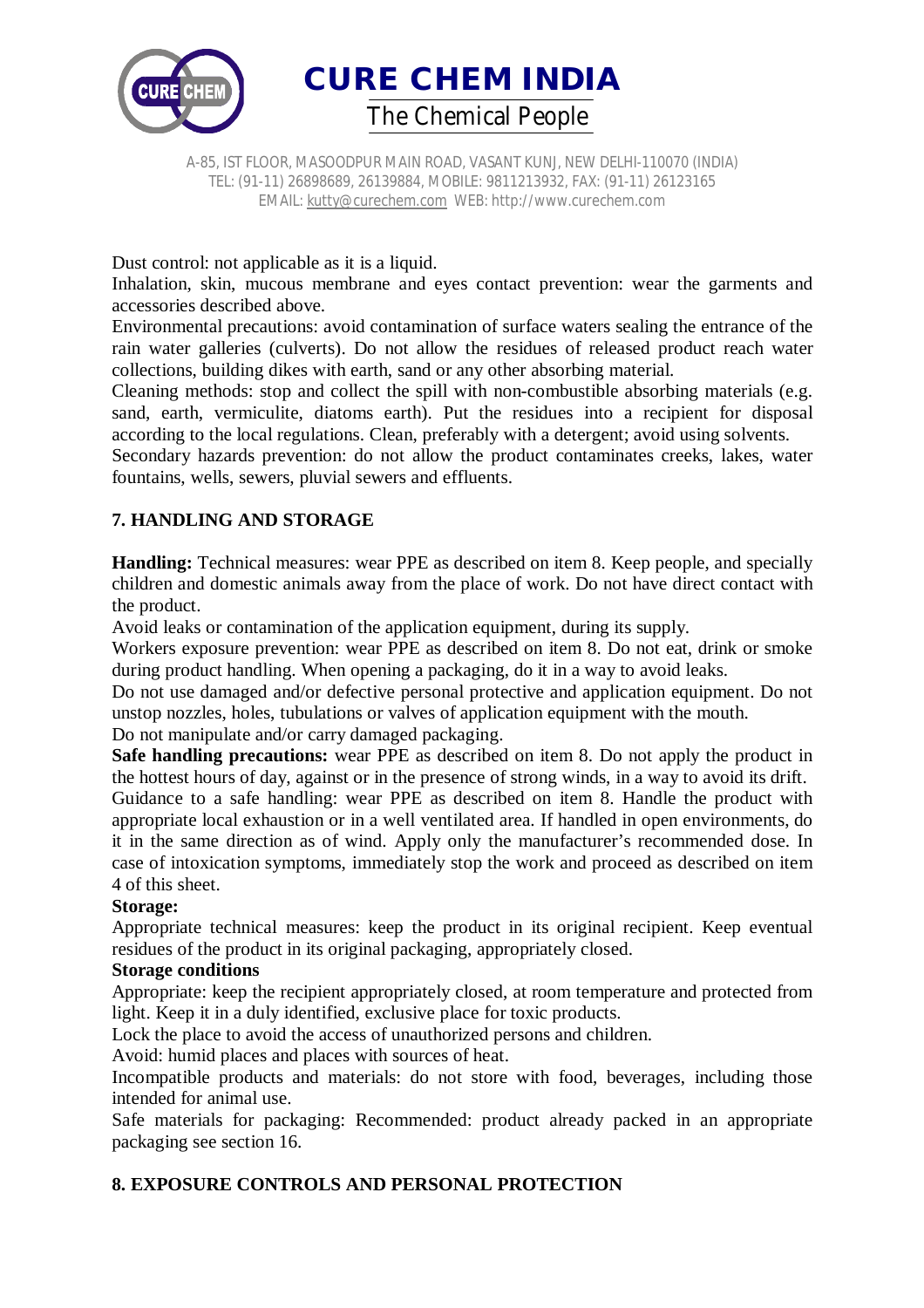



Engineering controls: whenever applicable use ventilators, air circulators, exhausters appropriate for flammable gases and vapours; provide the work area with appropriate ventilation. The operator must always use breathing protection equipment, even when there is good and natural or mechanical ventilation.

Specific control parameters: Occupational exposure limits:

| Common name | Exp. Limit                          | Type           | Effect     |
|-------------|-------------------------------------|----------------|------------|
|             |                                     |                |            |
| Amitraz     | None established                    | <b>TLV/TWA</b> | N/A        |
| (Xylene)    | $78$ ppm $(340$ mg/m <sup>3</sup> ) | LT             |            |
| Solvent     | 100ppm                              | <b>TLV-TWA</b> | irritation |
|             | 150ppm                              | <b>TLV-TWA</b> | irritation |

### **Personal protective equipment**:

Breathing protection: wear rubber or silicone masks with chemical filter for pesticides combined with mechanical filter for class P2 particles.

**Hands protection:** wear nitril rubber PVC, latex or other waterproof and tear/perforation resistant material gloves.

**Eye protection**: wear safety goggles for chemical products.

**Skin and body protection**: wear long sleeve waterproof or hydro-repellent overalls and PVC boots.

**Special Precautions**: keep PPE duly clean and in adequate use conditions, performing inspections and possible maintenance and/or substitution of damaged/defective equipment and parts from time to time.

**Hygiene measures**: take shower and change the clothing after using the product. Wash contaminated clothing separately, avoiding its contact with another personal use tools.

## **9. PHYSICAL AND CHEMICAL PROPERTIES**

Form: liquid Colour: yellowish to amber Odour: characteristic pH:  $6.5 - 7.5$  at  $20^0$ C Boiling point: not applicable Melting point: not applicable as it is liquid. Flash point: 23 at  $27^0C$ Upper/Lower explosion limits: the product is not explosive Density: 0.940 to 0.950 g/mL at  $20^0C$ Solubility: emulsifiable in water. Viscosity: 10 cps at  $25^{\circ}$ C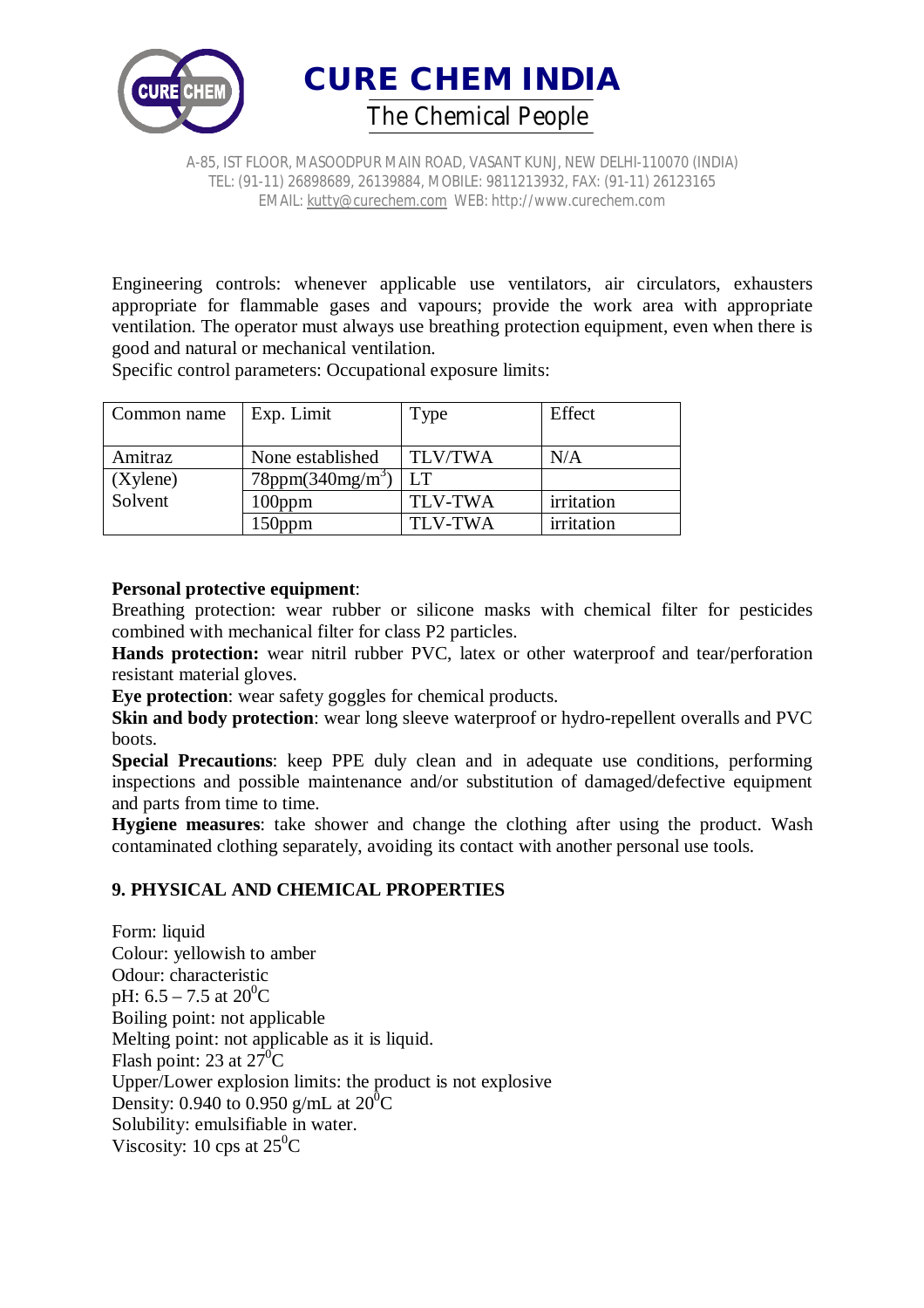



# **10. STABILITY AND REACTIVITY**

Chemical stability: the product is stable under normal temperature and storage conditions. Hazardous reactions: there is no hazardous reaction known.

Hazardous decomposition products: fire produces carbon monoxide, carbon dioxide, nitrous oxide and other non-identifiable organic substances.

## **11. TOXICOLOGICAL INFORMATION**

Acute toxicity:

Oral LD50 in rats: 1,900 mg/kg

Dermal LD50 in rats:  $> 12,000$  mg/kg

Local Effects:

Skin irritation in rabbits: the product is considered moderately irritating.

Eyes irritation in rabbits: the product is considered none irritating

Sensitization: the product caused medium to strong intensity reactions in 100% of used animals.

Chronic toxicity:

Mutagenicity: the product is considered non-mutagenic.

Carcinogenicity: the active ingredient is considered non-carcinogenic.

Teratogenicity: the active ingredient is considered non-teratogenic.

Reproductive effects: the active ingredient is considered as having no reproductive effect.

# **12. ECOLOGICAL INFORMATION**

Environmental, behavioural effects and impact of the product:

Mobility: Amitraz is moderately movable in sandy-clay, medium texture and in clay and it is very movable in sandy soil.

Persistence/Degradability: Amitraz is rapidly degraded (half-life in soil: 20 minutes to 1 (one) day. Degradation occurs through hydrolysis, photo-degradation and microbial degradation (aerobic and anaerobic).

Bioaccumulation: there is no indication that Amitraz accumulates in mammals. Ecotoxicological information:

Toxicity to fishes :( (*Brachydanio rerio*) LC50 (96hs) = 0.014 mg/L

Toxicity to birds: Mallard ducks: LC50 (8 days): 7,000 mg/Kg

Toxicity to earthworms: (*Eisenia foetida*) LC50 (14 days) = 7.46 mg/Kg

Toxicity to algae: (*Chlorella vulgaris*) EC50 (96hs) = 62.16 mg/L

Toxicity to micro crustaceous :( *Daphnia similis*) EC50 (48hs) = 0.32ppm

# **13. DISPOSAL CONSIDERATIONS**

Treatment and disposal methods:

Product: inactivate the product through incineration in ovens designed to this kind of operation, equipped with chambers to wash effluent gases that are according to the competent authority regulations.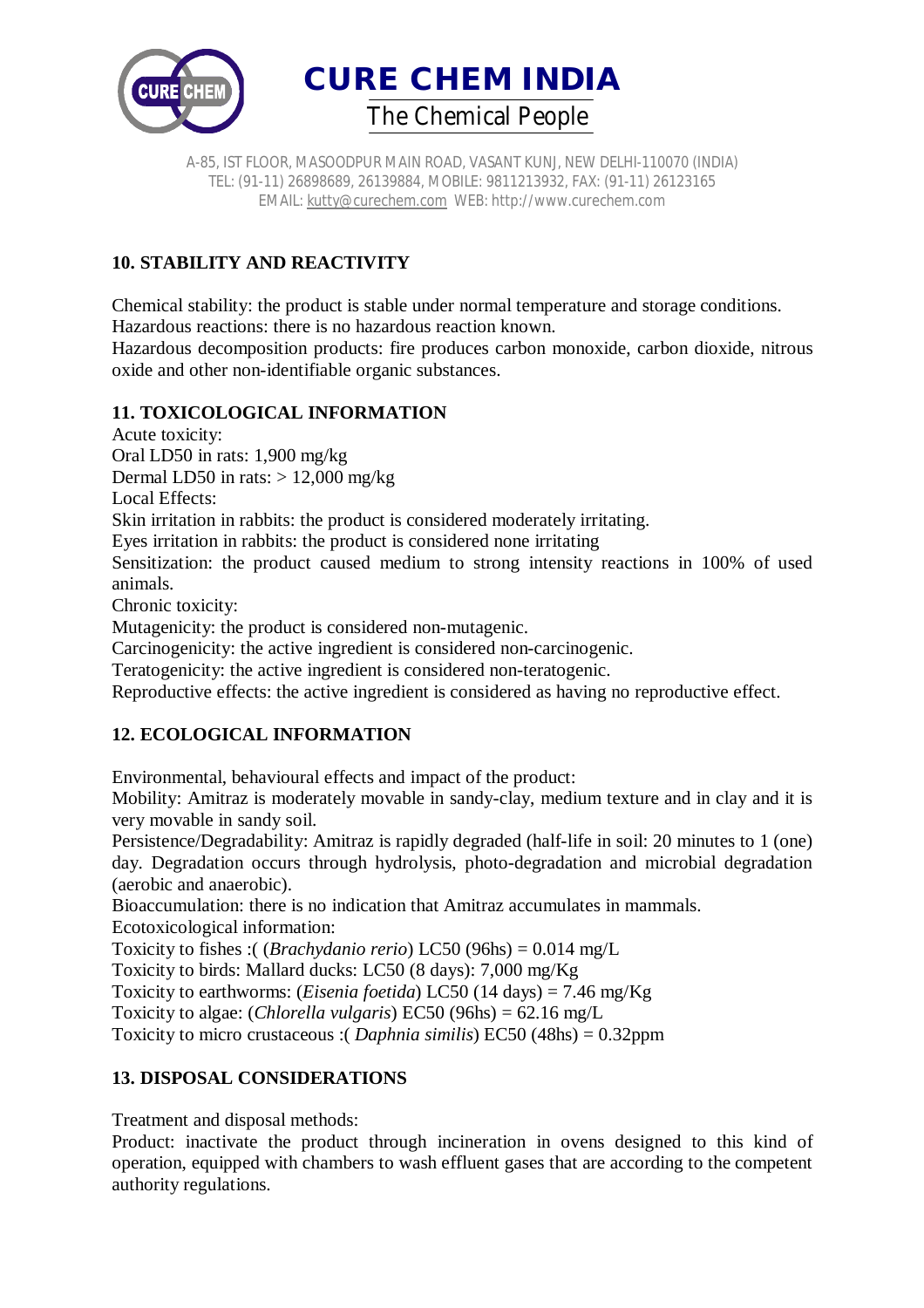



Product residues: keep eventual residues of the products and/or products with expiration date expired in their original packaging, duly closed.

Used packaging: empty packaging must be submitted to triple washing and then stored in the safe place to be returned to the shop where they were acquired within one year. Do not burn, nor bury the packaging. The specific State and Municipal legislation must be obeyed. The State or Municipal environmental agency must be consulted.

### **14. TRANSPORTATION INFORMATION**

**(ADR) Classification UN number (Ground transport)** 1993 **Proper shipping name:** Flammable liquid, N.E. (Xylene) **Class:** 3 **Hazard number:** 30 **Packaging group:** III **Special provision:** 102, 109 **Quantity Limits (Excepted quantity:** NA **IATA Classification UN number: (Air Transport)** 1993 **Proper shipping name:** Flammable liquid, N.E. (Xylene) **Class:** 3 **Hazard number:** 30 **Packaging group:** III Passenger aircraft: Packaging instructions: 309 Max. Quantity per packaging: 60 L As limited quantity, Packaging Instructions: Y309 Max. Quantity per packaging 10 L **Cargo aircraft:** Packaging instructions: 310 Max. Quantity per packaging: 220 L Special provision: NA **I.M.O. Classification UN number: (Maritime Transport)** 1993 **Proper shipping name** Flammable liquid, N.E. (Xylene) **IMO Class:** 3.3 **IMDG Page:** 3126, 3230, 3345 **EmS number:** 3-07 **MFAG Table:** NA **Marine Pollutant: Marine Pollutant Class:** 3 **Hazard number:** 30 **Packaging group:** III **Ground Transportation:** EMA regulations under Environmental and Natural resources management (Hazardous Substance, Pesticides and Others Toxic Substances) (Amendment) Regulations, 2011(No.2) CAP 20:27 Air Transportation: IATA (International Air Transport Association, Dangerous Goods Regulations).

Maritime Transportation: I.M.O. (International Maritime Dangerous Goods Code) NA: Not applicable